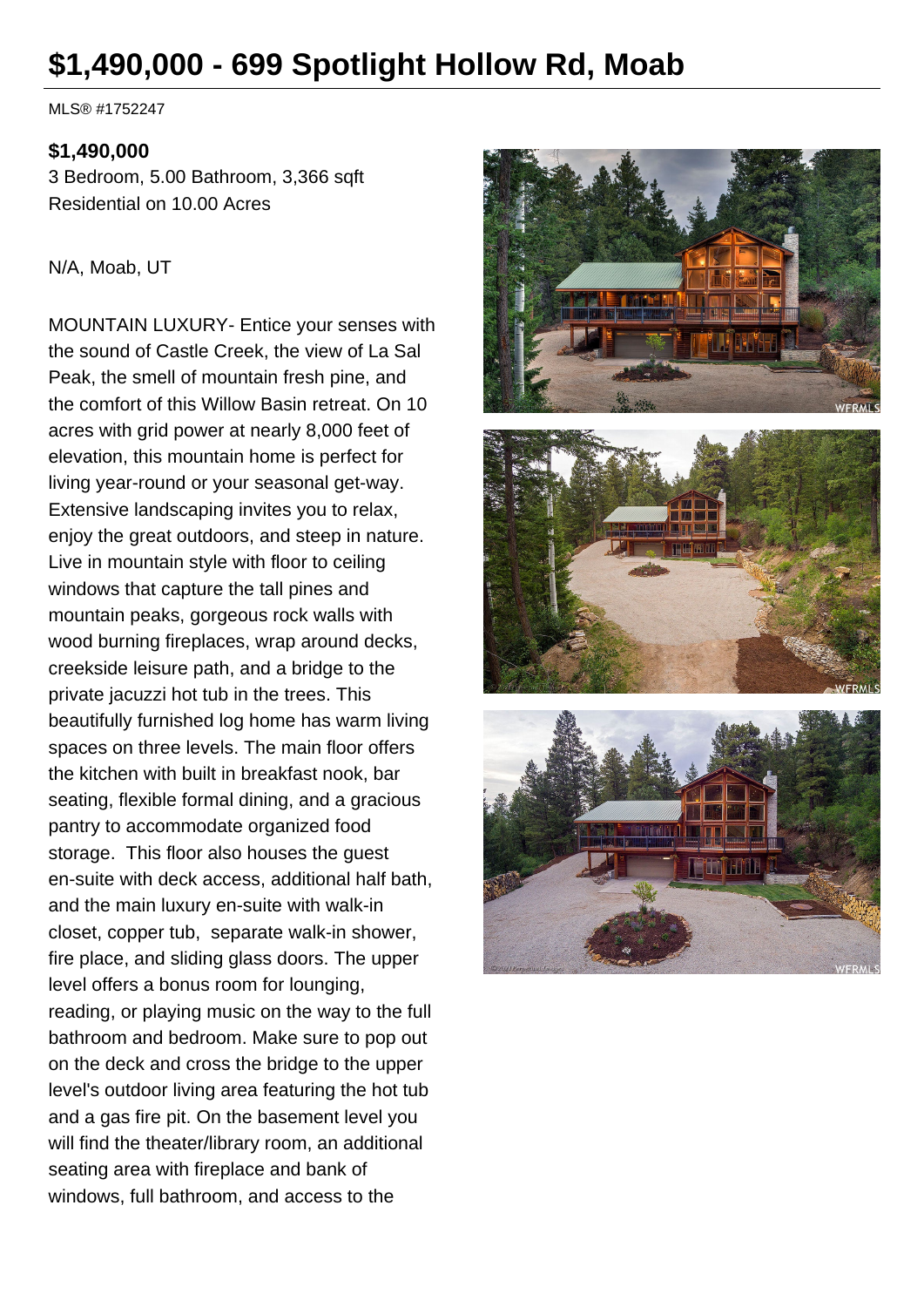garage. In-floor radiant heat with seven zones, hardwood & tile floors, custom tile accents, concrete counter tops- all with exceptional quality. Live and recreate here, in beautiful Willow Basin.

Built in 2008

## **Essential Information**

| MLS@#                 | 1752247                        |
|-----------------------|--------------------------------|
| Price                 | \$1,490,000                    |
| <b>Bedrooms</b>       | 3                              |
| Bathrooms             | 5.00                           |
| <b>Full Baths</b>     | 1                              |
| <b>Half Baths</b>     | 1                              |
| <b>Square Footage</b> | 3,366                          |
| Acres                 | 10.00                          |
| <b>Year Built</b>     | 2008                           |
| <b>Type</b>           | Residential                    |
| Sub-Type              | <b>Single Family Residence</b> |
| <b>Style</b>          | Cabin                          |
| Status                | Active                         |

# **Community Information**

| Address      | 699 Spotlight Hollow Rd |
|--------------|-------------------------|
| Area         | Moab Valley; Pack Creek |
| Subdivision  | N/A                     |
| City         | Moab                    |
| County       | Grand                   |
| <b>State</b> | UT                      |
| Zip Code     | 84532                   |
|              |                         |

## **Amenities**

| <b>Utilities</b> | Electricity Connected, Sewer: Septic Tank, Water Connected |
|------------------|------------------------------------------------------------|
| # of Garages     |                                                            |
| View             | Mountain(s)                                                |

## **Interior**

| Hardwood, Tile |
|----------------|
|                |